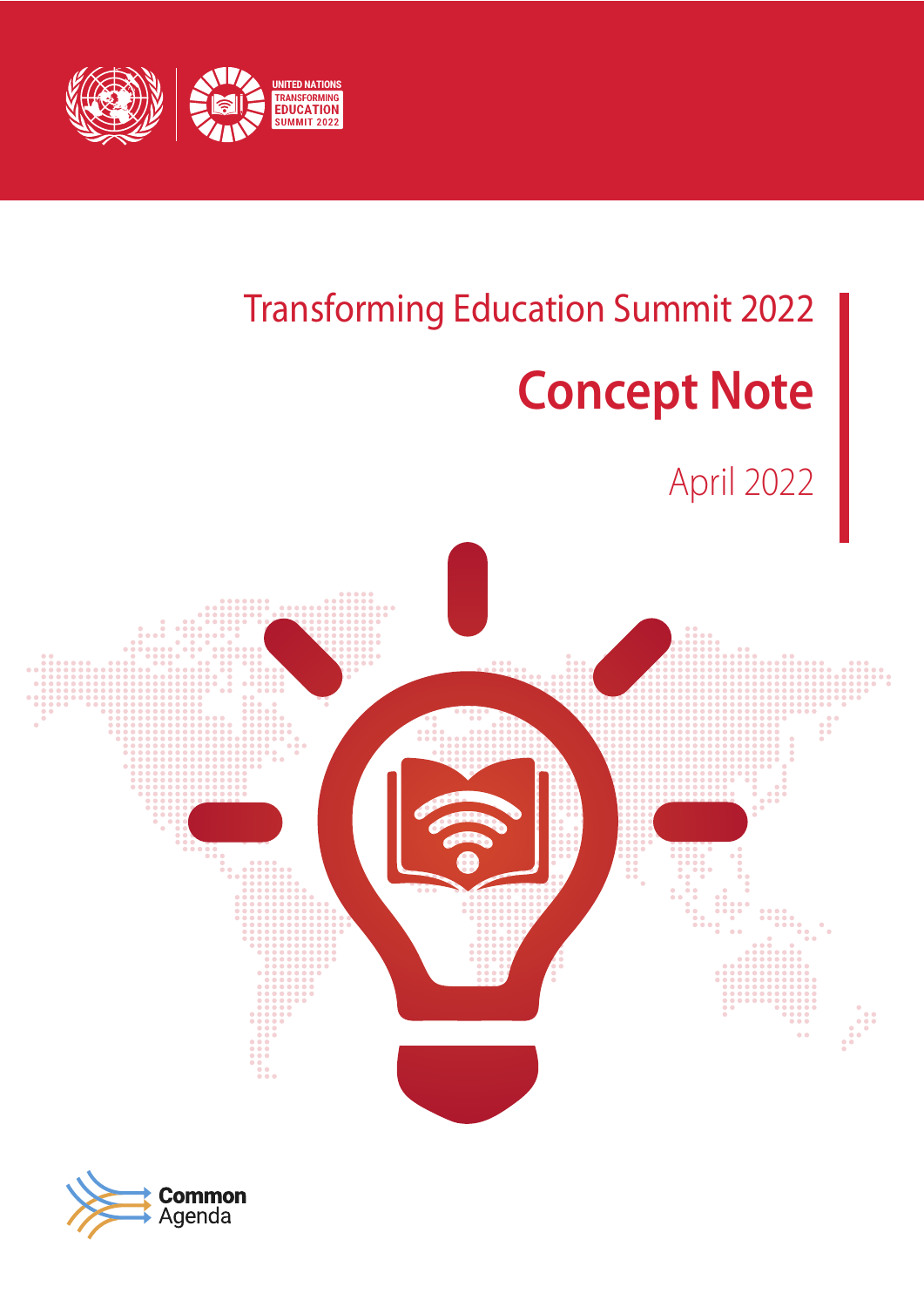# Table of contents

| Annex 1:                                                                                                                                                                                                                                                                       |  |
|--------------------------------------------------------------------------------------------------------------------------------------------------------------------------------------------------------------------------------------------------------------------------------|--|
|                                                                                                                                                                                                                                                                                |  |
|                                                                                                                                                                                                                                                                                |  |
|                                                                                                                                                                                                                                                                                |  |
|                                                                                                                                                                                                                                                                                |  |
| Annex 2:                                                                                                                                                                                                                                                                       |  |
| $\tau$ ( $\tau$ , $\tau$ ) ( $\tau$ ) ( $\tau$ ) ( $\tau$ ) ( $\tau$ ) ( $\tau$ ) ( $\tau$ ) ( $\tau$ ) ( $\tau$ ) ( $\tau$ ) ( $\tau$ ) ( $\tau$ ) ( $\tau$ ) ( $\tau$ ) ( $\tau$ ) ( $\tau$ ) ( $\tau$ ) ( $\tau$ ) ( $\tau$ ) ( $\tau$ ) ( $\tau$ ) ( $\tau$ ) ( $\tau$ ) ( |  |

| Transforming Education Summit Roadmap |  |
|---------------------------------------|--|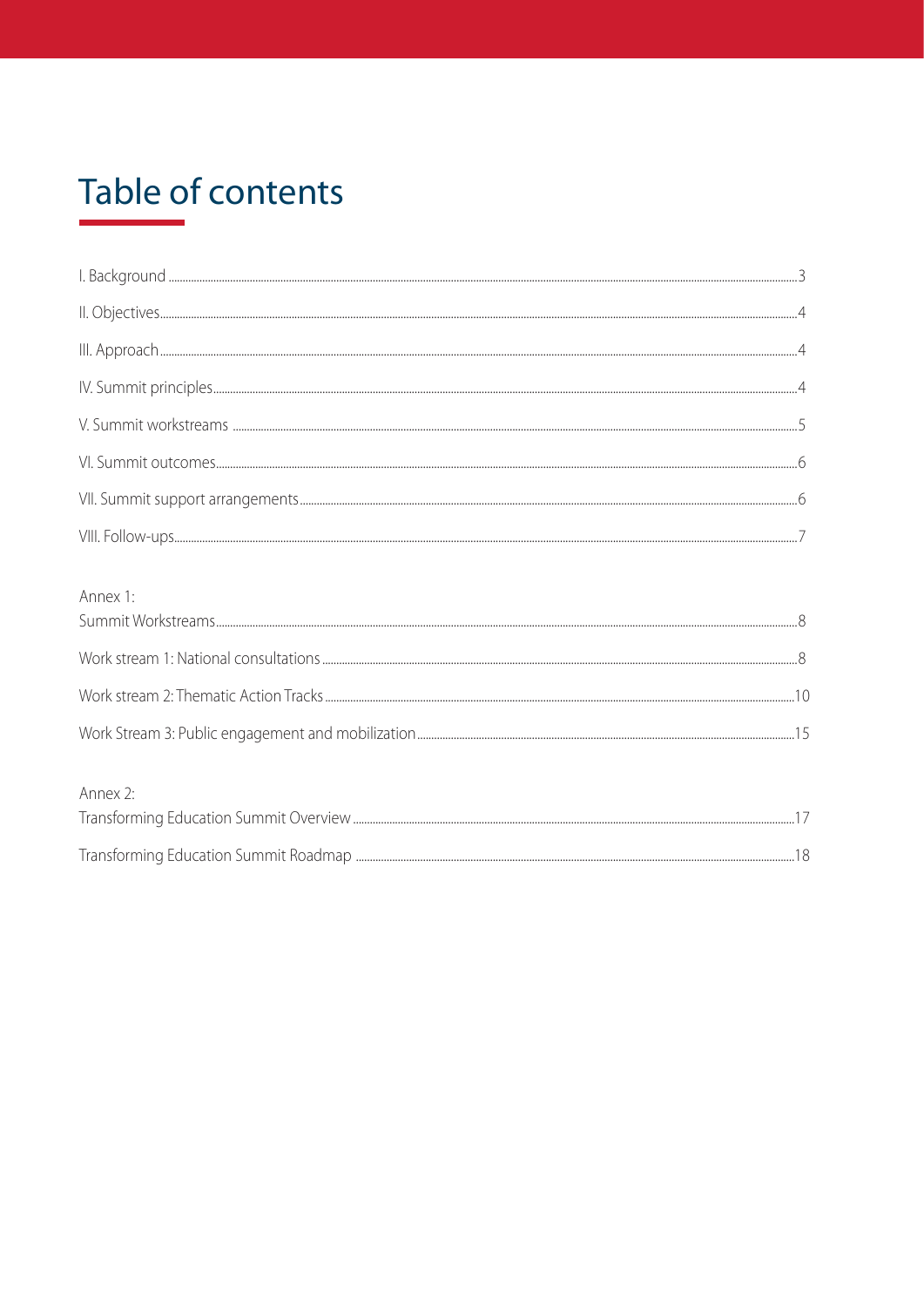# I. Background

- 1. Recognizing that education is a foundation for peace, tolerance, human rights and sustainable development, the UN Secretary-General announced in his report to the UN General Assembly on Our Common Agenda his intention to convene a Transforming Education Summit (TES) in September 2022. The Summit is aimed at mobilizing action, ambition, solidarity and solutions with a view to transforming education between now and 2030.
- 2. **The Summit is being convened in the context of two dramatic and deeply interconnected challenges to ensuring quality education and lifelong learning for all**. First, our world is experiencing a global learning crisis that is depriving hundreds of millions of children,young people, and adults of their right to quality education, leaving many of the education-related targets of the Sustainable Development Goals (SDGs) well off track. The continuing COVID-19 pandemic and the lack of effective measures for learning recovery risks turning this crisis into a generational catastrophe, especially for marginalized and vulnerable groups. Second, the learning crisis is part of a broader challenge relating to the ability of conventional education systems to deliver the knowledge, skills and outlooks needed for children, young people and adults to excel in today's world and contribute to sustainable, healthy and peaceful futures. In the context of a global climate crisis, rapid technological transformation, profound changes in the world of work, lower levels of trust in public institutions, the erosion of democratic values and the rise of disinformation, intolerance and hate speech, UNESCO's landmark report on the futures of education noted that 'far too often, formal learning does not meet the needs and aspirations of children and youth and their communities'.1
- 3. **In recent years and particularly in response to the COVID-19 crisis, numerous efforts have emerged to tackle these challenges with renewed vigour and focus.** At an international level, UNESCO convened two Global Education Meetings to galvanize global action on education, with Member States agreeing to a set of immediate priorities for action, the Paris Declaration: A Global Call for Investing in the Futures of Education and a new SDG4-Education 2030 High-Level Steering Committee on Education, with a clear and relevant functional focus, namely, priority setting, progress monitoring and effective financing. In tandem, the global education community has come together on a number of fronts. This includes the establishment by UNESCO of a Global Coalition for Education; a unique collaboration between UNESCO, UNICEF and the World Bank to monitor the impacts of the crisis on learning; the 'Save our Futures' global campaign to protect education during the crisis; a major drive to ensure access to remote and digital learning and skills; and a significant replenishment of the Global Partnership for Education Fund. Together, these efforts have helped to protect education, to expand the horizons regarding the value and future of education and to bring greater coherence and collaboration to global education cooperation.
- 4. **Yet, with a further deterioration of the education crisis, a very real possibility in the coming year:** the education financing gap for SDG 4<sup>2</sup>; and the 2030 deadlines fast approaching, there is an urgent need to take the local, national and global response and approach to education to the next level.

<sup>1</sup> UNESCO: Reimagining our futures together: a new social contract for education https://en.unesco.org/futuresofeducation/

<sup>2</sup> Global Education Monitoring Team, Act now: reduce the impact of COVID-19 on the cost of achieving SDG 4, September 20202, https://unesdoc.unesco.org/ark:/48223/pf0000374163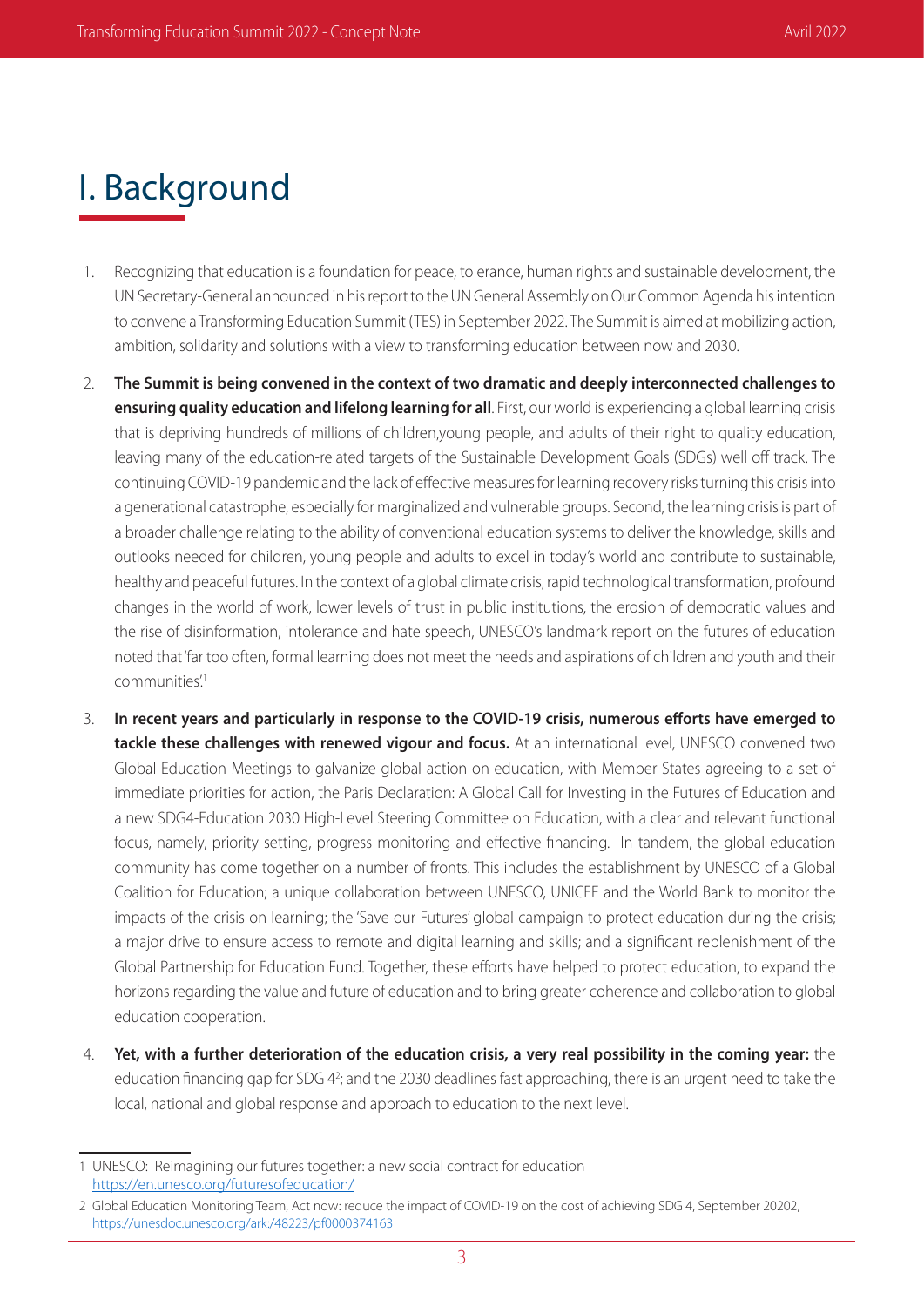### II. Objectives

5. **As the world emerges from the COVID-19 crisis, the Transforming Education Summit provides an opportunity to mobilize greater political ambition, commitment, and action to reverse the slide on SDG 4, reimagine education, and accelerate progress on education and the 2030 Agenda more broadly for the remainder of the Decade of Action**.

# III. Approach

- 6. The **Summit will take place in New York in September 2022** during high level week with a view to elevating education to the top of the global political agenda and to maximizing public awareness and engagement.
- 7. A **Pre-Summit will be organized in Paris at the end of June 2022** to harness the evolving discussions and generate greater momentum in the lead up to September. The Summit will also draw on the findings emerging from the review of implementation of SDG4 at the 2022 High-Level Political Forum (HLPF) on Sustainable Development of the UN Economic and Social Council (ECOSOC).

# IV. Summit principles

- 8. Preparations for the 2022 Summit will be guided by four overarching principles:
	- **Country-led:** The Summit will be guided by the 2030 Agenda, the 2015 Incheon Declaration for Education 2030 and recent outcomes of the UNESCO Global Education Meeting, including the 2021 Paris Declaration: A global call for investing in the Futures of Education. A significant emphasis will be placed on engagement at the national level and member states will be actively engaged throughout the process.
	- **Inclusive:** The Summit will embody the inclusive, networked and effective multilateralism envisioned by the Political Declaration marking the 75th anniversary of the United Nations and the Secretary-General's report on Our Common Agenda. The TES will therefore bring together the full range of stakeholders that are relevant to the advancement of the 2030 Agenda's commitments on education and lifelong learning, including youth and children, teachers, academia, international organizations, civil society and the private sector.
	- **Youth-inspired:** The Summit will be prepared by, with and for youth. Steps will be taken to ensure that youth help to shape the Summit and participate in all Summit work streams.
	- **Building on existing efforts:** The Summit will seek to reinforce and strengthen global cooperation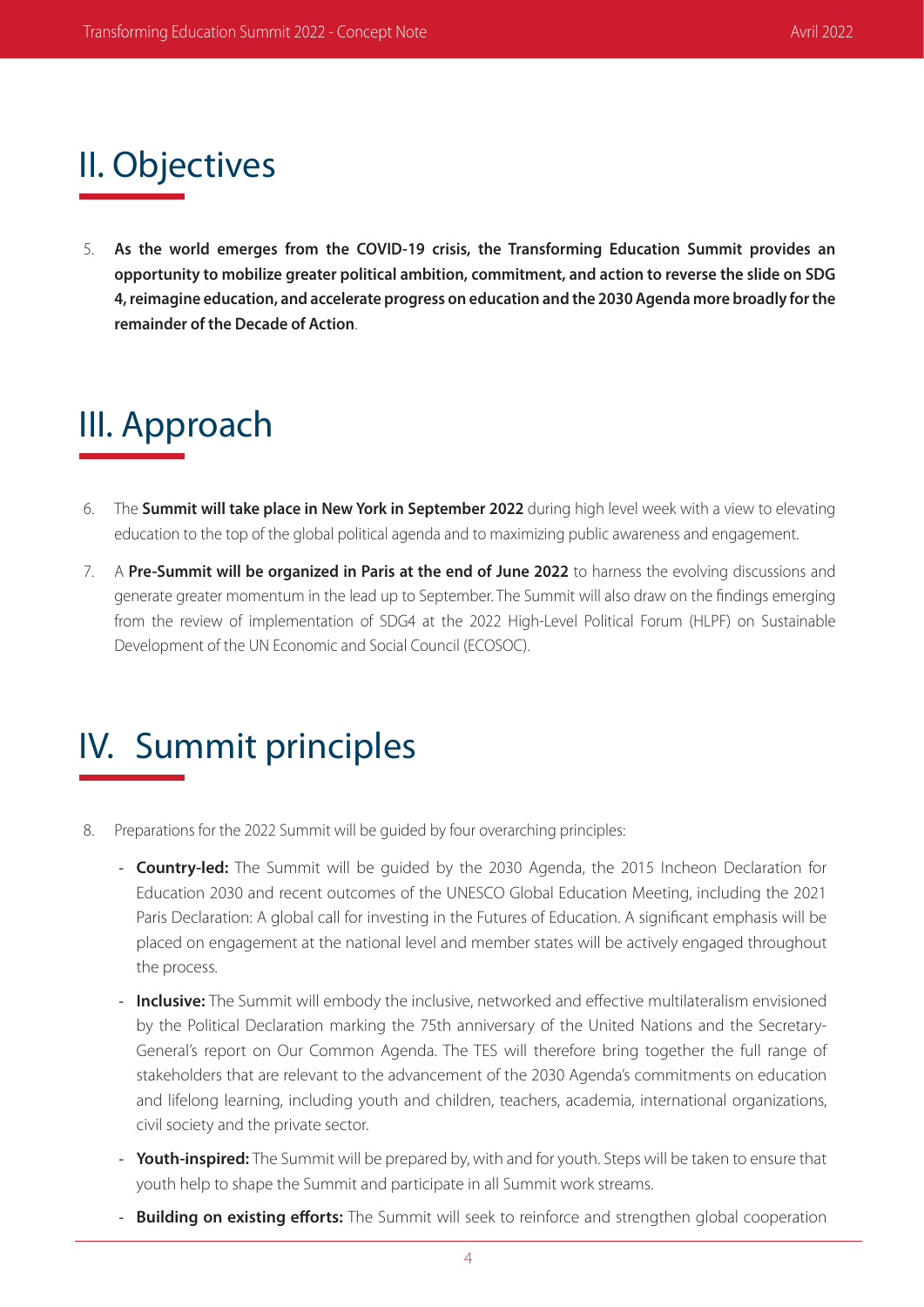around education at all levels including by ensuring effective integration of the Summit's outcomes into existing SDG4 arrangements. It will be prepared with the full engagement of UNESCO and other relevant UN entities and seek to further strengthen existing efforts and initiatives, including those that emerged in response to the COVID-19 pandemic. The Summit will, for instance, ensure strong synergies with the work of the newly established SDG4-Education High-Level Steering Committee, helping to ignite its work for the future.

# V. Summit workstreams

- 9. The Summit will require a focused, intensive, and inclusive preparatory process that is built from the ground up, responds to member state priorities, is supported by the Summit secretariat and UN system and ensures the meaningful engagement of young people and the full set of education stakeholders.
- 10. For this purpose, the TES will employ three primary intersecting and reinforcing workstreams for advancing preparations.
	- **• National Consultations:** National consultations aim at developing a shared vision, commitment and alignment of action across constituencies to transform education between now and 2030. Under the leadership of Member States, national consultations are intended to put focus on the policy, planning and budgetary changes needed to recover learning losses, get SDG4 back on track and reimagine education into the future.
	- **• Thematic Action Tracks:** The objective of the Thematic Action Tracks work stream is to place a spotlight on a small number of areas that require greater attention and action and that can accelerate progress on education and the 2030 Agenda and transform education. Action tracks will identify evidencebased examples of successful policy interventions and mobilize new commitments to action, building on and strengthening existing initiatives, partnerships and coalitions, including those that emerged in response to the COVID-19 pandemic. Action tracks will address the following five key issues:
		- o Inclusive, equitable, safe and healthy schools:
		- o Teachers, teaching and the teaching profession:
		- o Learning and skills for life, work and sustainable development:
		- o Digital learning and transformation
		- o Financing of education:
	- **• Public engagement and mobilization:** Given the speed and scale of change needed to achieve SDG4 and reimagine education, deep and sustained public support and engagement, which translates into political debate at all levels, will be essential. Building off a range of existing efforts, the objective of the public engagement and mobilization work stream is to democratize dialogue around education and to grow a global movement for education transformation.
- 11. A full overview of the Summit's three workstreams is included in Annex 1.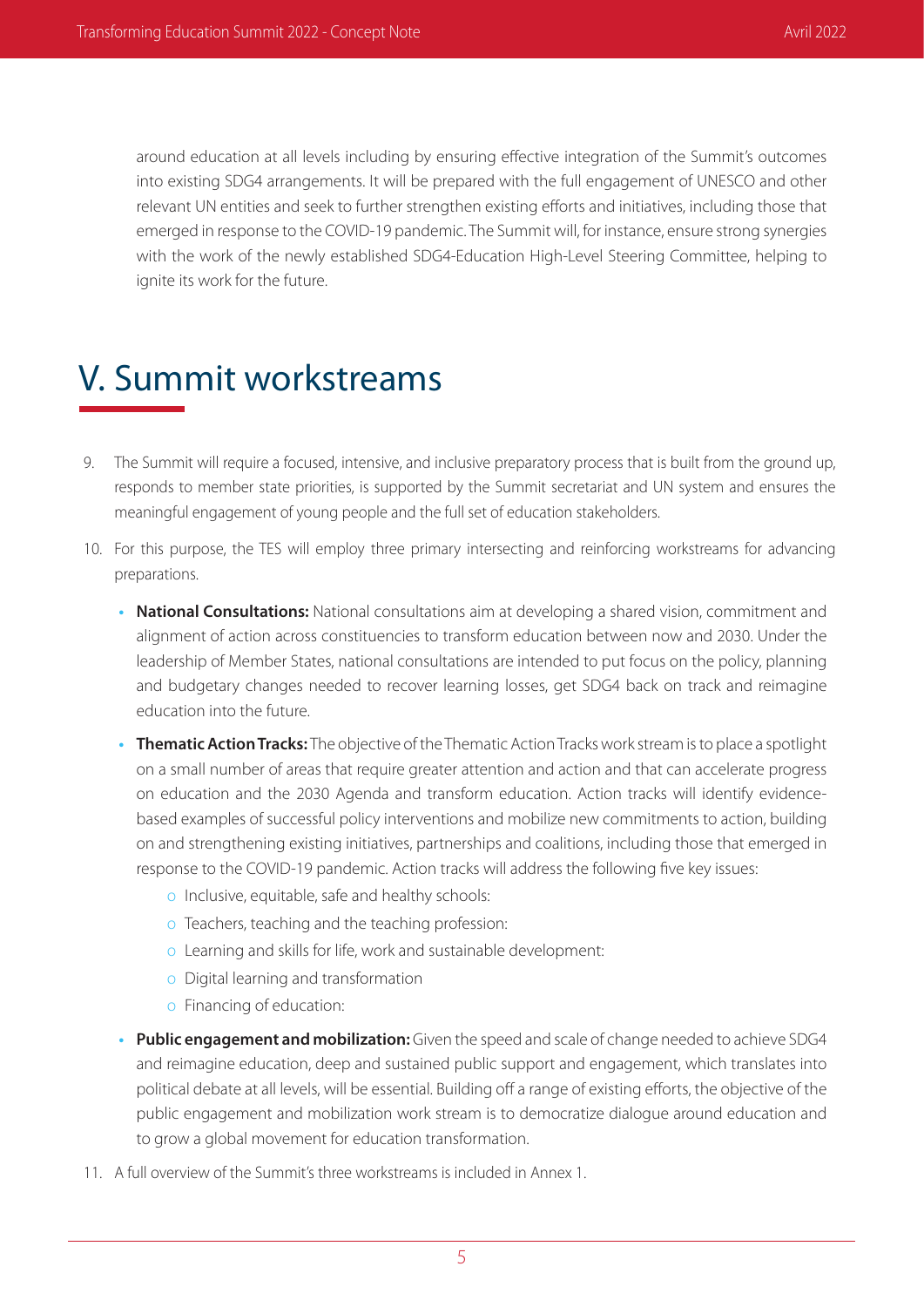### VI. Summit outcomes

- 12. The Transforming Education Summit is designed to strengthen and accelerate implementation of existing multilateral agreements – particularly the 2030 Agenda. As such, the Summit is not intended to establish new intergovernmental frameworks or inter-governmentally agreed outcomes. Instead, leveraging the Secretary-General's unique convening power and the reach and strengths of the UN development system, it would focus on achieving the following outcomes:
	- **→** National and international commitments to transform education
	- → Greater public engagement around and support for transforming education
	- $\rightarrow$  A Chair's Summary will capture the knowledge generated by the Summit and its preparatory **process, informing Summit follow-up including the work of the SDG4-Education 2030 High Level Steering Committee and the proposed intergovernmental Summit of the Future in 2023.**

### VII. Summit support arrangements

- 13. In addition to regular briefings to member states in New York and Paris, the following arrangements have been put in place to support inclusive preparatory process, building as much as possible on existing mechanisms:
	- → The **Deputy Secretary-General** will oversee Summit preparations, on behalf of the Secretary-General.
	- $\rightarrow$  The **Special Adviser for the Transforming Education Summit** appointed by the Secretary-General will help place the Summit high on political agendas and engage with key partners, paving the way for concrete commitments at the Summit.
	- → A **Summit Advisory Committee** will provide quidance on the substantive focus and preparations of the Summit.
	- An **Inter-Agency Secretariat** will take forward the decisions of the Summit Advisory Committee and support the day-to-day preparations of the Summit, including the work of the Special Adviser. The secretariat is led by UNESCO Assistant Director-General for Education on behalf of the Director General, is hosted by UNESCO-Paris and includes secondments from a number of key UN entities.
	- $\rightarrow$  A **UN Task Team** will provide a platform for all relevant UN entities to engage in preparations and to ensure the UN development system is mobilized to support all Summit preparations. It will be chaired by the UNICEF Executive Director, who will also be a member of the Summit Advisory Committee.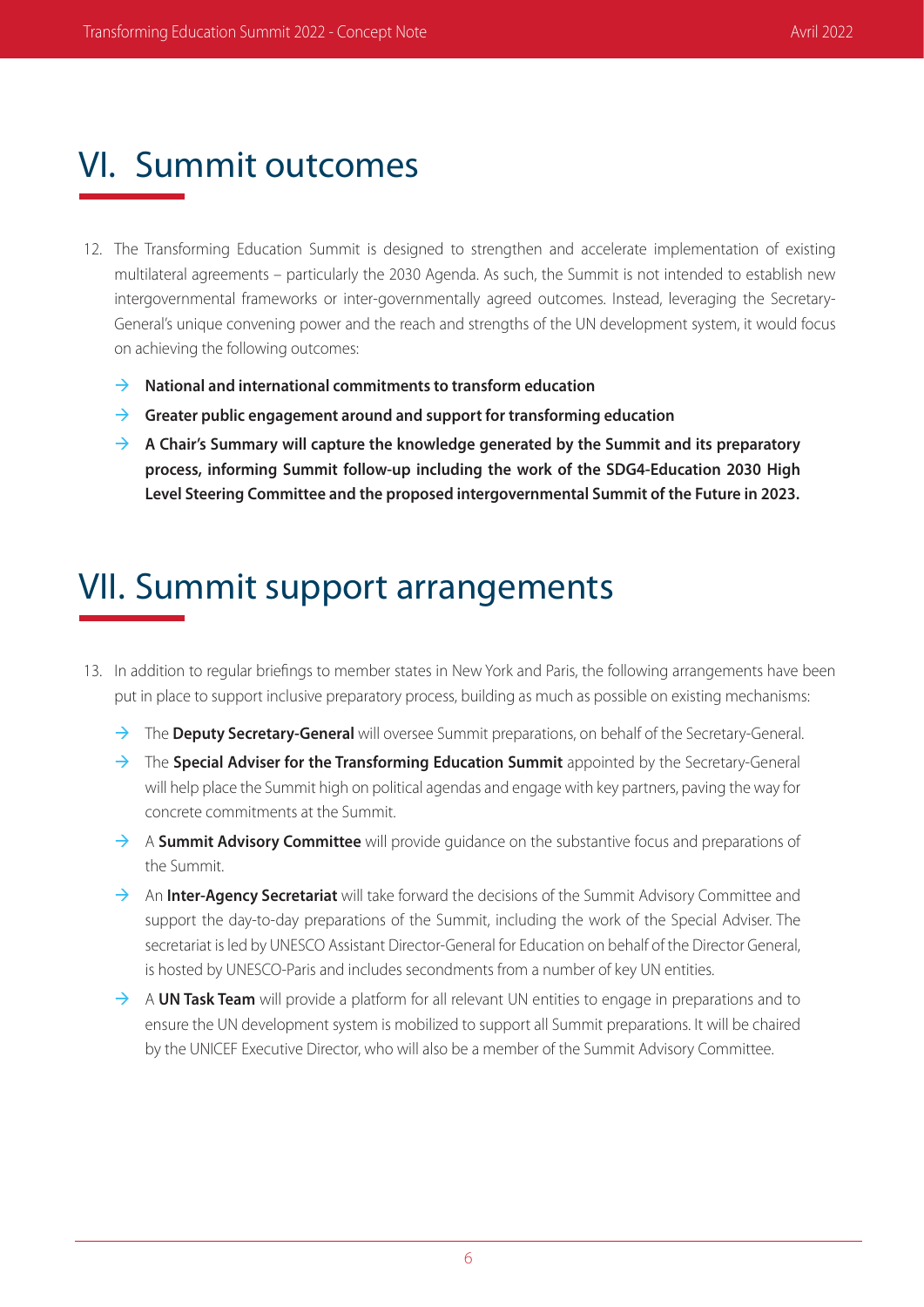# VIII. Follow-ups

- 14. The Summit will be an integral part and critical milestone in the roadmap of the renewed Global Cooperation Mechanism for education. As such, the follow-up actions to the Summit outcomes will be taken forward by the SDG 4 High-Level Steering Committee under its mandate for the overall coordination and monitoring of SDG4.
- 15. The outcome will also inform the 2023 High Level Political Forum for Sustainable Development under the General Assembly and the process leading up to the proposed Summit of the Future in September 2023, particularly as it relates to leveraging international cooperation to prepare education for the future.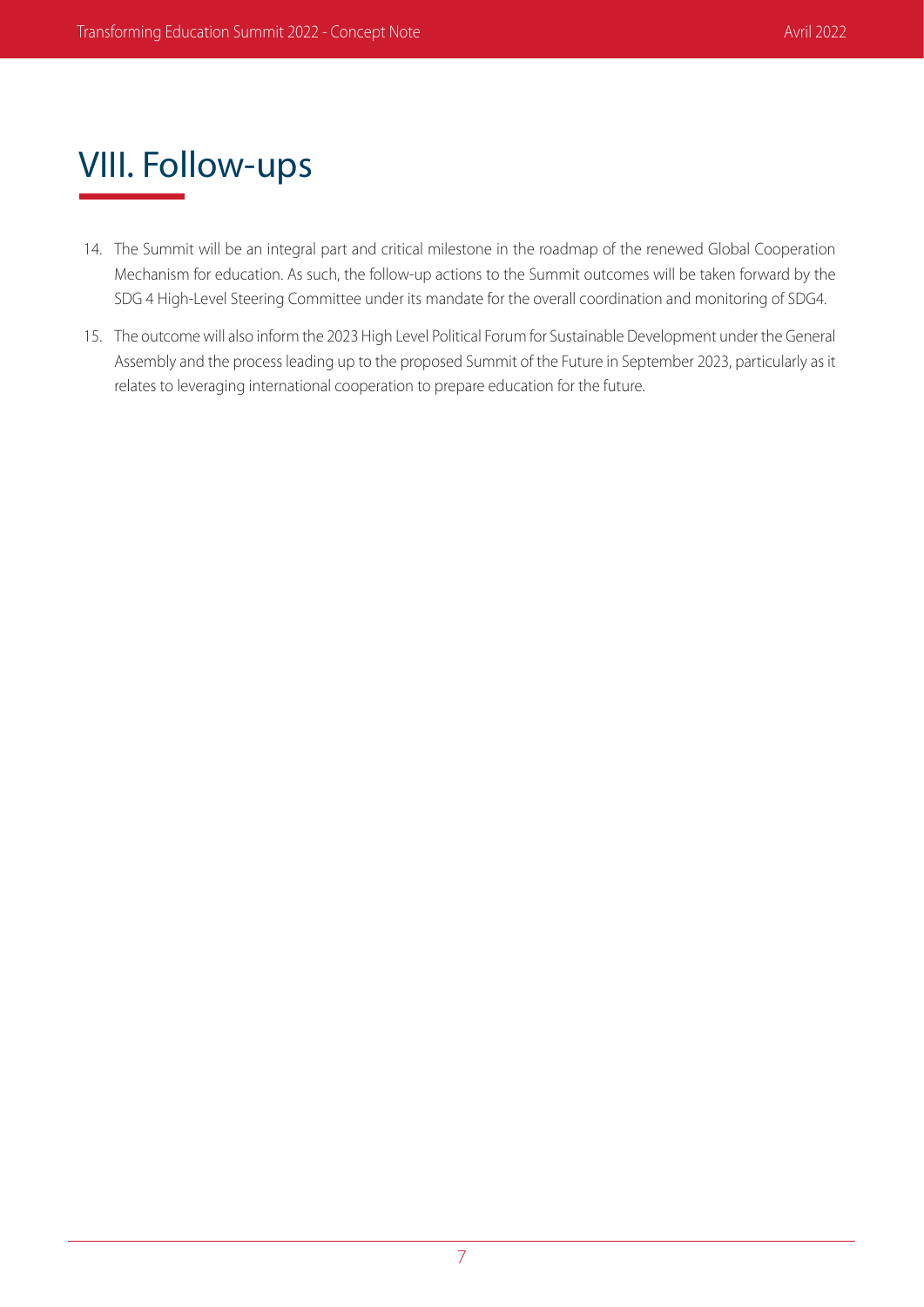# Annex 1: Summit Workstreams

### **Work stream 1: National consultations**

#### **Objective**

16. National consultations aim at developing a shared vision, commitment and alignment of action across constituencies to transform education between now and 2030. Under the leadership of Member States, national consultations are intended to put focus on the policy, planning and budgetary changes needed to recover learning losses, get SDG4 back on track and reimagine education into the future.

#### **Approach**

- 17. Inclusive dialogues on the transformation of education require broad public engagement and mobilization. Government-led national consultations would seek to ensure meaningful engagement of the full set of education stakeholders, including students and youth organizations, networks of adolescent girls and young women, feminist movements, civil society groups, teacher associations, the private sector, development partners, education advocates, traditional and religious leaders, academia and research institutions, parliamentary networks, as well as other education influencers. Such an approach may require dedicated exchanges with various constituencies, prioritizing youth and student movements, teacher associations, as well as civil society organizations.
- 18. Transforming education starts with young people as agents of change. A dedicated global youth engagement strategy is being developed in consultation with key youth-led networks to ensure that young people are involved in the Summit at all levels and empowered to develop and drive initiatives around the Summit. Connecting global and local youth dialogues, the strategy will enable youth and student-led priorities to be proposed and advanced leading up to the Summit.
- 19. Given the interconnectedness of education and broader development efforts, government participation should ensure cross-sectoral representation beyond the education sector, including health, social protection, food and nutrition, and labour. To the extent possible, national consultations should leverage existing sector coordination mechanisms. Active participation of finance ministries in these national dialogues is also critical.

#### **Substantive Focus**

- 20. Each country has its own unique context and pre-existing education planning and consultation arrangements. Adapted to the local context, national consultations could be comprised of four components with the following objectives:
	- Inspiring targeted action in the lead up to the Summit to ensure full educational recovery from the impacts of the pandemic, building on the available evidence of the multifaceted impacts of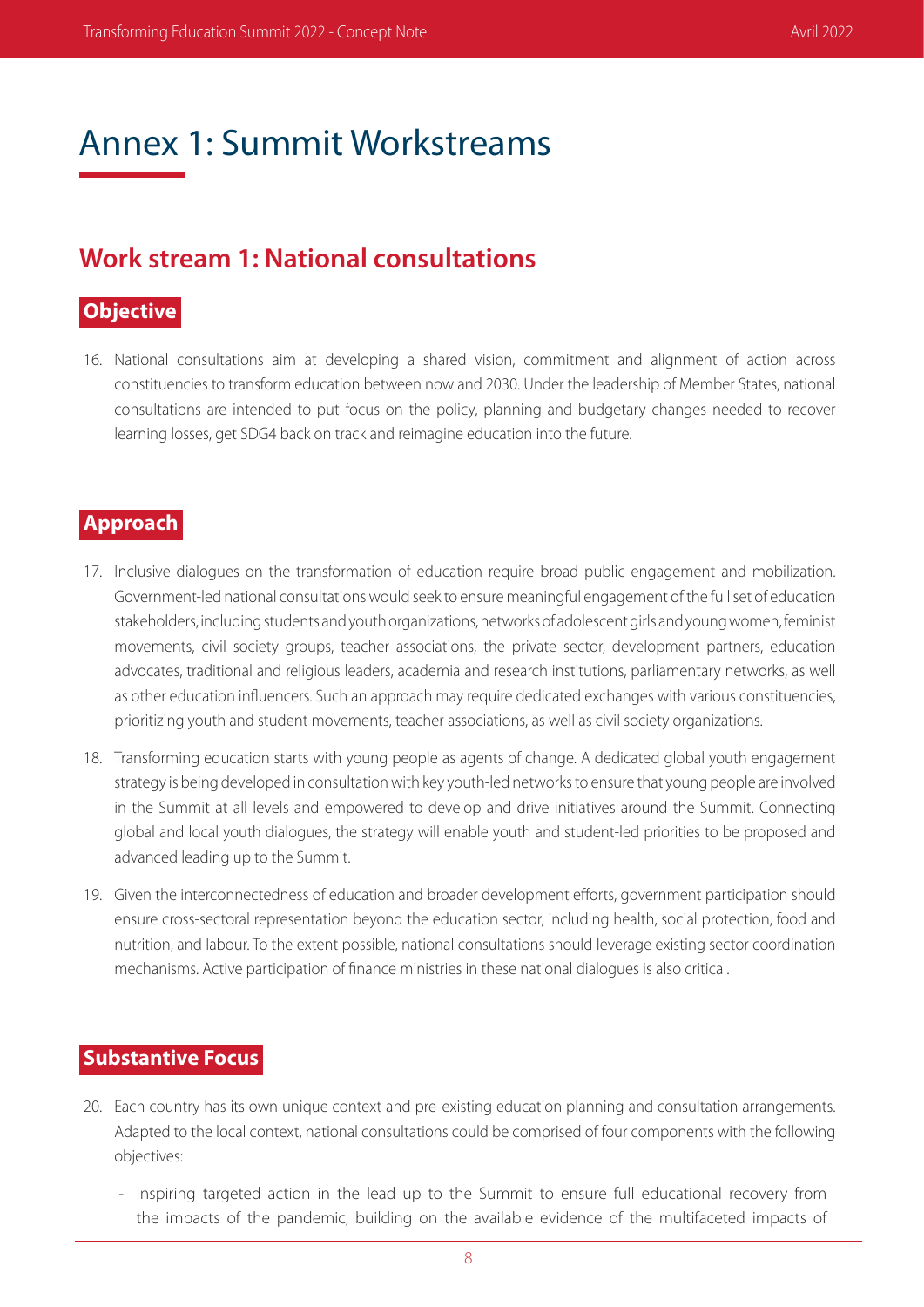the educational disruption (on nutrition, protection of girls, health and well-being, learning loss, disengagement drop out/push out of students, non-reenrollment etc).

- Identifying a package of levers and priority actions to transform education and accelerate progress towards shared education commitments, by building on lessons and insights gained from educational response and innovation during the pandemic, integrating new thinking, approaches, learning resources and methods in education policy and practice and drawing on the findings of the report of the International Commission on the Futures of Ed-ucation.
- Reviewing or identifying national education targets and benchmarks in light of the impacts of the pandemic and the ambition needed to maximize progress by 2030, drawing on the seven global and thematic benchmark indicators recently endorsed by the 2019 Global Education Meeting<sup>3</sup>.
- Generating commitment to increased and more effective public financing of education, which ensures greater equity in resource allocation, and more efficiency in use. It would be important to identify additional innovative and cross-sectoral mechanisms that can ensure sustainable domestic financing of education.

#### **Support**

- 21. National consultations will be led by a government-selected convenor. Guidelines will be provided to Member States to support the process.
- 22. In addition, under the leadership of the UN Resident Coordinator, the United Nations Country Teams (UNCTs), where they exist, will be mobilized to support this process, with UNICEF and UNESCO playing a key role in incountry consultations, depending on the local context. Technical advice and seed funding will be made available to UNCTs where possible. National Commissions for UNESCO can also help support government-led national consultations.
- 23. The Special Adviser will work to mobilize global and regional level networks and platforms, including those organized by and for civil society organizations and youth organizations, to support and facilitate the in-country consultations within and beyond their constituencies.

#### **Outputs**

24. Outcomes from the national consultations could include a summary report to the Summit secretariat on the national consultation process and a two to three page National Statement of Commitment to Transform Education, capturing national commitments and consensus on priority actions, building on existing plans, programmes, and initiatives. Heads of State and Government will be encouraged to report on progress made in addressing pandemic-related learning losses and to present their national statement of commitment at the Summit in September.

<sup>3</sup> National SDG 4 benchmarks: Fulfilling our neglected commitment, UNESCO GEM and UIS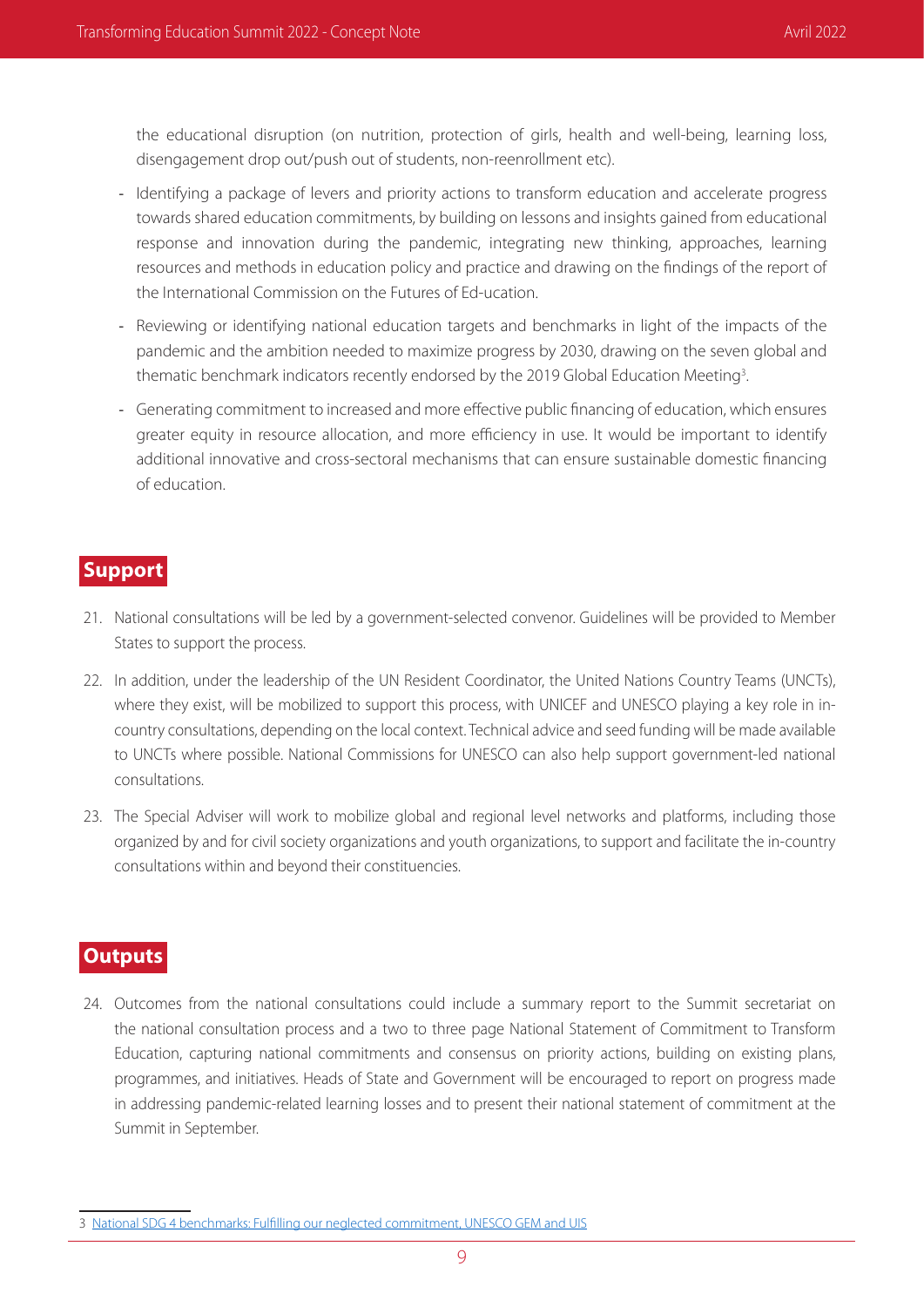25. In some countries, national consultations could also continue after the Summit to further deepen the national reflection for transforming education. Follow-up and accountability for implementing these roadmaps will be undertaken through existing SDG4 monitoring processes, including the SDG4 High Level Steering Committee.

### **Work stream 2: Thematic Action Tracks**

#### **Objective**

26. The objective of the Thematic Action Tracks work stream is to place a spotlight on a small number of areas that require greater attention and action and that can accelerate progress on education and the 2030 Agenda and transform education. Action tracks will identify evidence-based examples of successful policy interventions and mobilize new commitments to action, building on and strengthening existing initiatives, and identify key elements for transforming education, including those that require further international cooperation.

#### **Approach**

- 27. The Thematic Action Tracks will be guided by the 2030 Agenda and its education-related goals and targets. They will also seek to respond to the Secretary-General's report on Our Common Agenda, as well as the Report of the International Commission for the Futures of Education, *Reimagining our Futures Together: A New Social Contract for Education,* convened by UNESCO.
- 28. Action tracks will build on global commitments made through the 2015 Incheon Declaration and Framework for Action on Education 2030 and the UNESCO Global Education Meetings (GEMs). Synergies will be sought with the Focus Areas of the SDG4-Education 2030 High-Level Steering Committee.
- 29. Action Tracks address key accelerators across the education cycle. The COVID-19 crisis heightened the sense of urgency to tackle the educational inequalities and learning crisis while reaffirming the universal relevance of the 2030 Agenda and its SDG 4: *ensure inclusive and equitable quality education and promote lifelong learning opportunities for all.* On the other hand, the historical educational disruptions invited us to rethink and reimagine the purpose, content and delivery modes of education—in other words, to *transform education* toward peaceful, inclusive and sustainable futures of humanity and the planet.
- 30. Action Tracks will be convened at the global level and will make full use of existing coalitions and networks, as well as available virtual platforms and tools to allow for engagement and input from across the world. They will ensure consistent engagement with member states and shall be open to all stakeholders, including donors, policy-makers, civil society groups, young people, teachers' networks, education advocates, academia, the private sector and philanthropies. Education-related convenings over the course of 2022, including at the regional level, will also be leveraged. Action tracks will seek to complement and be informed by the National Consultations workstream and the Public Engagement and Mobilization workstream.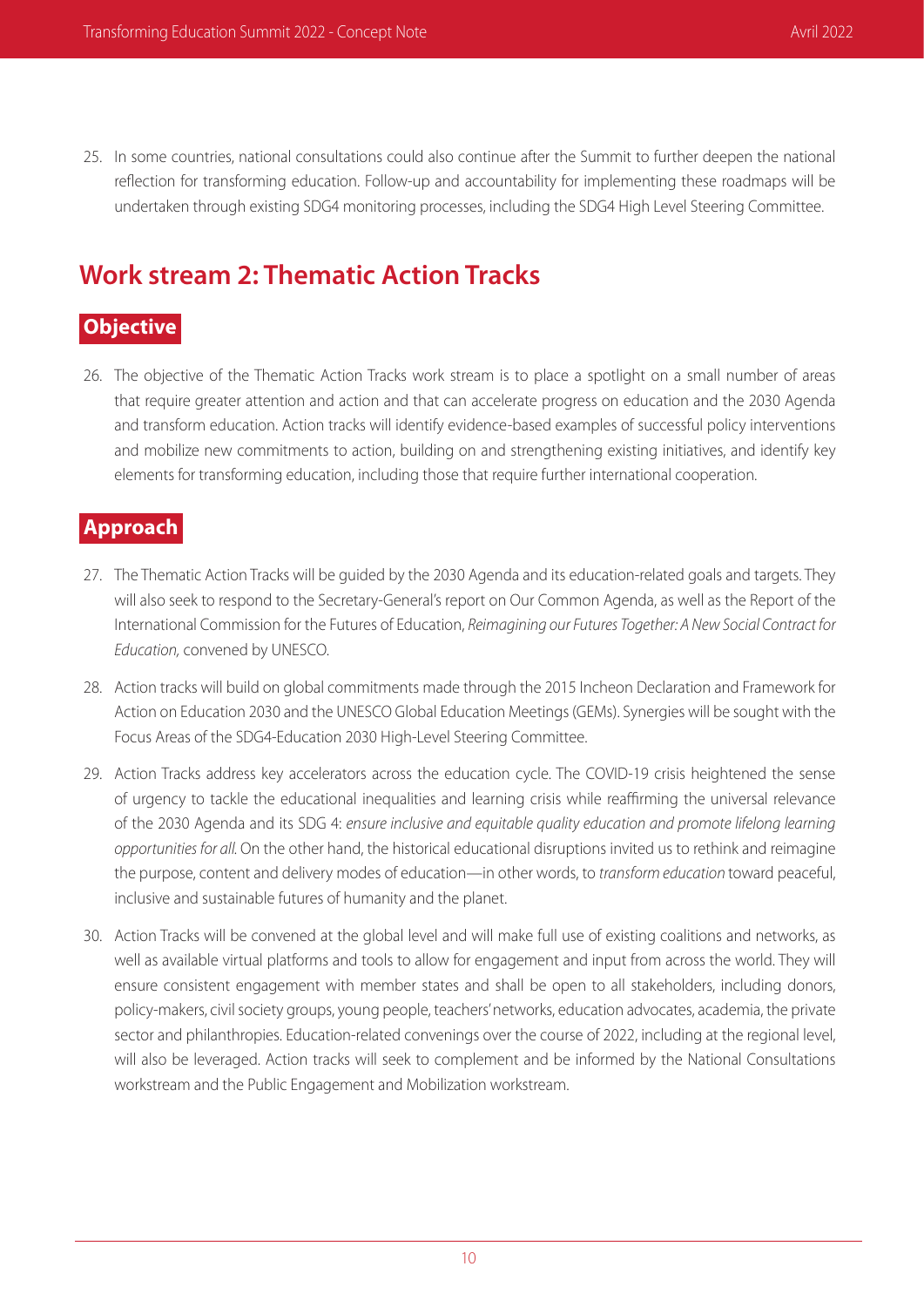#### **Substantive focus**

- 31. The following five Thematic Action Tracks build on the priority actions identified in the 2020 Global Education Meeting Declaration, to which national political leaders and the global community committed to accelerate progress towards SDG 4 in the COVID-19 context and beyond. They are further guided by the vision, principles and proposals contained in the Secretary-General's Our Common Agenda and UNESCO's Report on the Futures of Education.
- 32. Endorsed by the SDG4-Education 2030 High-Level Steering Committee, these Thematic Action Tracks are universally relevant, reflect the lifelong learning perspective of SDG 4 and spotlight the areas that require urgent and concerted action of governments and the global community. As such, they integrate two approaches—focus on the urgent need to address educational inequalities and learning crisis exacerbated by the COVID-19 crisis on one hand, and forward-looking aspiration for system-wide transformation on the other. Equity and gender equality in and through education will be proactively mainstreamed in each Thematic Action Track, taking also into account situations of emergency and crisis:
	- i. Inclusive, equitable, safe and healthy schools: Inclusive, equitable, safe and healthy schools are the most effective means to improve learning outcomes, prevent discriminatory attitudes and behaviours, address the health and well-being of all learners, build an inclusive society and ensure the right to education for all. They are not only good for learners, but for the entire system, improving efficiency and cost-effectiveness, and ensuring a safe workplace with greater job satisfaction. As highlighted in the Report on the Futures of Education, today's gaps in access, participation and outcomes are based on yesterday's exclusions and oppressions. Tomorrow's progress is dependent not only on their correction, but on a questioning of the assumptions and arrangements that resulted in these inequalities. Equity and gender equality are not goals in their own right, but as prerequisites for ensuring the sustainable future of education.

During the COVID-19 crisis, we have been reminded that schools are more than just places of learning, but also places where children and young people rely on socialization and interaction and can have access to school health and nutrition, including school meals, health services including vaccination and health education on a range of locally relevant topics. Schools also provide protection for children and youth, and when schools are closed there is strong evidence that the risks increase for violence and abuse, early and unintended pregnancy, early marriage and child labour, and drop-out. In particular, school closures exacerbated the already dire situations confronting children and youth living in emergency and crisis, in which almost one half of the global out-of-school population is found. Girls are more likely than boys to be out of school in crisis contexts, and the pandemic has negatively affected girls' access to education in more acute and longer-lasting ways than boys.

To advance on SDG 4 and transform education, countries need better data to understand who is excluded, why and at what stage of their educational journey to inform action. They also need legislative frameworks that enshrine the right to education and prevent and address all forms of discrimination and exclusion. An integrated inter-sectoral and coordinated approach is essential to support the holistic development of learners beyond their education to their protection, health and well-being, and the educational inclusion of the most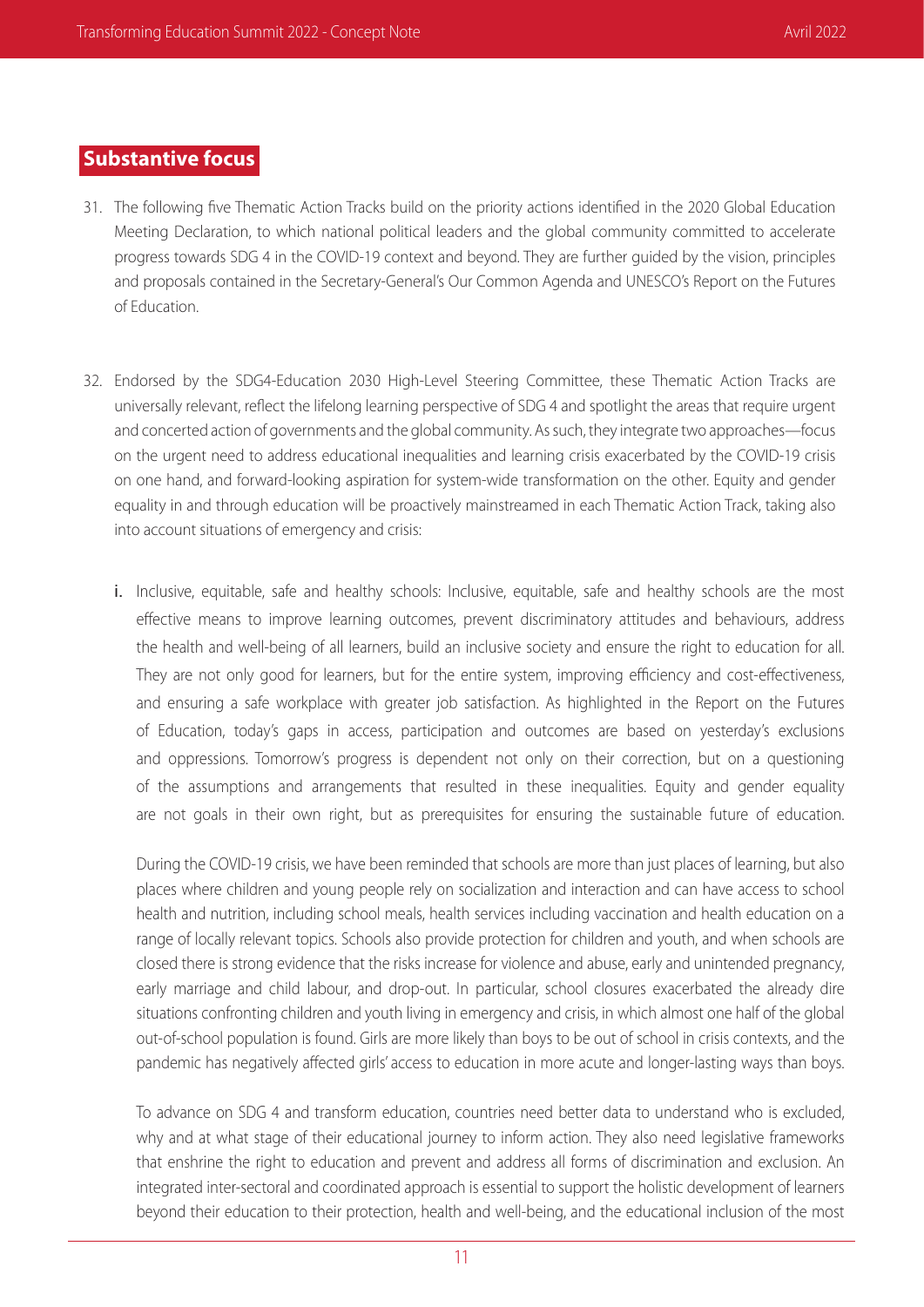vulnerable and marginalized groups including in fragile, emergency and crisis contexts. It demands a change of culture in the classroom, encouraging more collaborative learning, valuing diversity, and the development of skills, values and conditions needed for more just, equitable, healthy and sustainable futures. In short, the futures of education call for urgent and concerted action of governments, the local and global community to turn the principle of leaving no one behind to the practice of full inclusion, empowerment and social justice.

#### *Key issues: Gender equality, Education in emergencies, Education for persons with disabilities, and School health and nutrition.*

ii. Learning and skills for life, work and sustainable development: Transforming education means empowering learners with knowledge, skills, values and attitudes to be resilient, adaptable and prepared for the uncertain future while contributing to human and planetary well-being and sustainable development. However, some 773 million youth and adults still lack basic literacy skills, two-thirds of whom are women; nearly half of all preprimary-age children globally are not enrolled in pre-primary education; and the proportion of children in low- and middle-income who cannot read a simple text by age 10 may increase from the pre-pandemic level of 50% potentially up to 70%. Foundational learning, including literacy and numeracy, is indispensable for lifelong learning while life skills are essential to be able to live a healthy and productive life in a changing environment.

Moreover, in an increasingly complex and interconnected world facing an existential threat such as climate change, there is a growing call for education to enable individuals, as agents of change, to lead to acquire knowledge, skills, values and action for green transition and sustainable development of our societies. Curricula must emphasize ecological, intercultural and interdisciplinary learning, so that all learners from early childhood through adulthood not only acquire relevant knowledge, but also are empowered to take action and contribute to global peace, sustainable development and societal transformation.

Unemployment is affecting youth, in particular, and the transition from school to work is disrupted by sluggish economies and changing labour markets. ILO estimates that at 15.6% the youth unemployment rate (15-24 years of age) tripled that of older adults (4.7% of adults above 25 years of age in 2021; and youth employment impacted more by the COVID-19 with 8.7% reduction in 2020 compared with 3.7% for older adults<sup>4</sup>. To enhance employability and enable ecologically sustainable transition, young people and adults also need continuous reskilling and upskilling for rapidly changing labour markets affected by increased digitization and the greening of economies.

#### *Key issues: Foundational learning (lifelong), Skills for employment and entrepreneurship, and Education for sustainable development including environmental education*.

iii. Teachers, teaching and the teaching profession: The transformation of education and the achievement of SDG 4 rely heavily on teachers, yet progress is severely constrained by three major challenges: teacher shortages, qualifications and emerging professional development needs, and the status and working conditions of teachers and education personnel. It is estimated that 69 million teachers are still needed globally to meet SDG 4. Teachers in many countries, especially in Sub-Saharan Africa and Southern Asia, lack basic qualifications and training. The global pandemic has further accelerated the need to transform teaching and to better

<sup>4</sup> ILOSTAT and ILO. 2021. *Statistical Brief: An update on the youth labour market impact of the COVID-19 crisis.*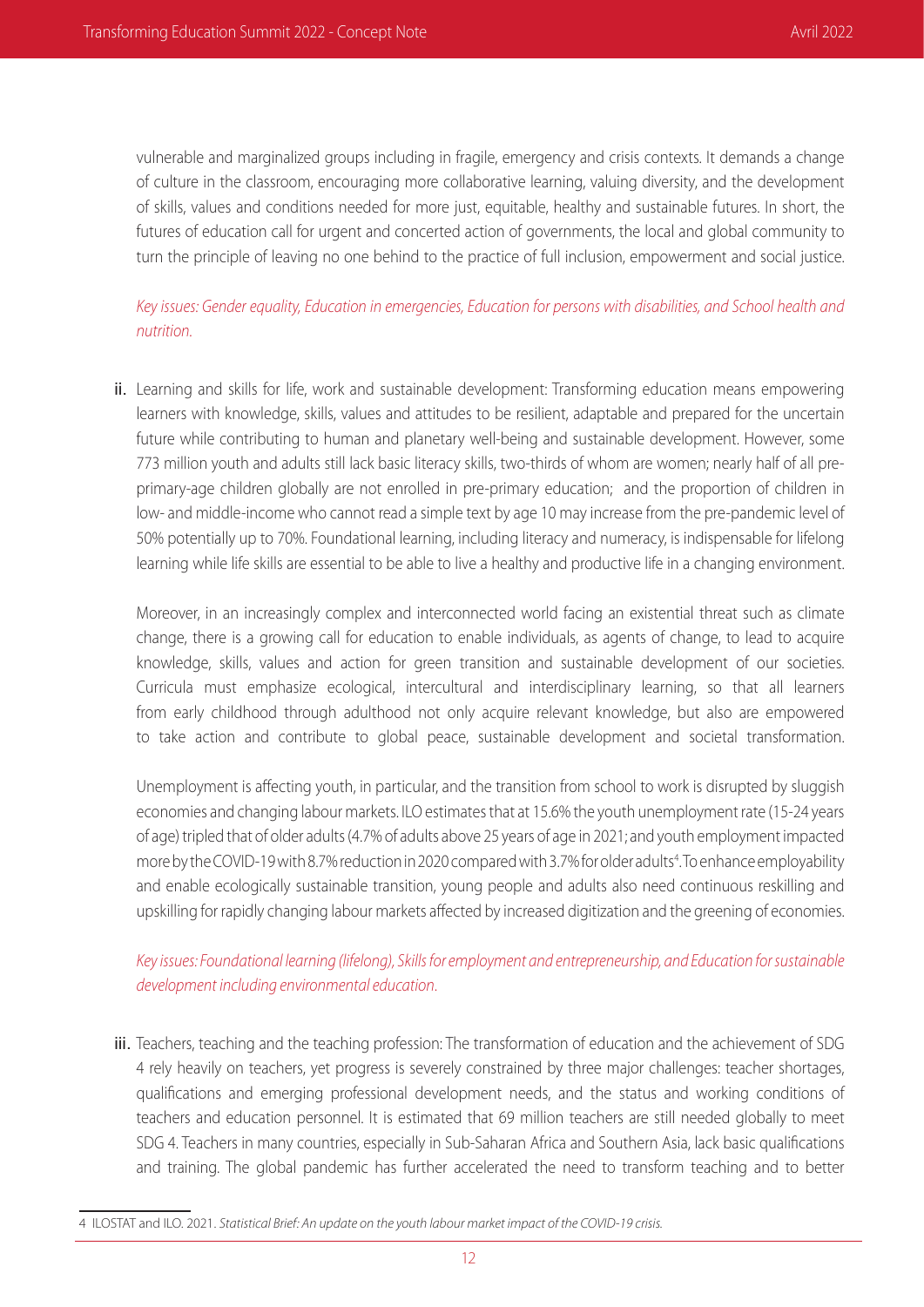support teachers and education personnel to respond to a variety of situations, formats and learning needs. The COVID-19 crisis highlighted the urgency of equipping teachers with digital and pedagogical skills, together with social and emotional education to ensure their own wellbeing as well as supporting learners.

The educational disruptions and school closures in times of crisis have confirmed the crucial role of teachers not only in maintaining learning continuity, but in sustaining the dynamics of households, families, and communities. However, this high regard for the work of teachers is not fully reflected in current policy measures; and teachers are seldom consulted or invited to participate in decision-making and policy formulation processes. A consequence of this lack of recognition is that the teaching profession is not one of the most appealing careers for students going into tertiary education. Beyond the working conditions and remuneration, another deterrent for youths to enter the profession and for in-service teachers to deploy their talent lies in the teacher management systems that constrain teachers' agency, autonomy, and decision-making power, undermining teachers' pedagogical judgement. narrowing the curriculum and reducing creativity and innovation. Accelerating toward SDG 4 and transforming education is only possible when teachers are professionalized, trained, motivated and supported – in all settings and all levels of education from early childhood to TVET, adult and higher education.

#### *Key issues: Teacher shortages, Qualifications and emerging professional development needs, Status and working conditions of teachers and education personnel, Educational leadership and innovation.*

iv. Digital learning and transformation: During the COVID-19 crisis, we witnessed impressive creativity, innovation and collaboration to provide remote learning, using diverse technologies. However, the pandemic illuminated the connectivity and digital divides within and across countries, with more than two-thirds of school-age learners (1.3 billion children) lacking internet access at home<sup>s</sup>. Digital divides also mean many are left out of remote learning opportunities, including girls and young women who are less likely than boys and men in their households to have digital skills, access to computers and the internet to benefit equally from remote learning, and to access information and social networks. Inclusive, equitable and sustainable approaches to digital technologies as well as safe and productive use of online learning are a key strategy for educational recovery and resilience and for the future of education and learning. In this regard, the Rewired Global Declaration on Connectivity for Education presents concrete actions to commit to under three core principles: center the most marginalized, expand investments in free and high-quality digital education content, and move education to digital spaces through pedagogical innovation and change.

Digital transformation implies an integrated and innovative approach to the provision and management of education, and the organization of teaching and learning. To avoid fragmented technology and content solutions, countries need to plan and build post-pandemic inclusive open school systems that integrate technological solutions, online curriculum-aligned courses, and digital competencies of teachers and students to support human coaching and digital learning. The possible negative impact of digital transformation on well-being, privacy, and security of students and teachers must also be thoroughly investigated and mitigated. The humanistic vision to the use of technology is articulated in the UNESCO' Recommendation on Ethics of AI and in the Beijing Consensus on Artificial Intelligence and Education.

<sup>5</sup> UNICEF and ITU. 2020. "How many children and young people have internet access at home? Estimating digital connectivity during the COVID-19 pandemic."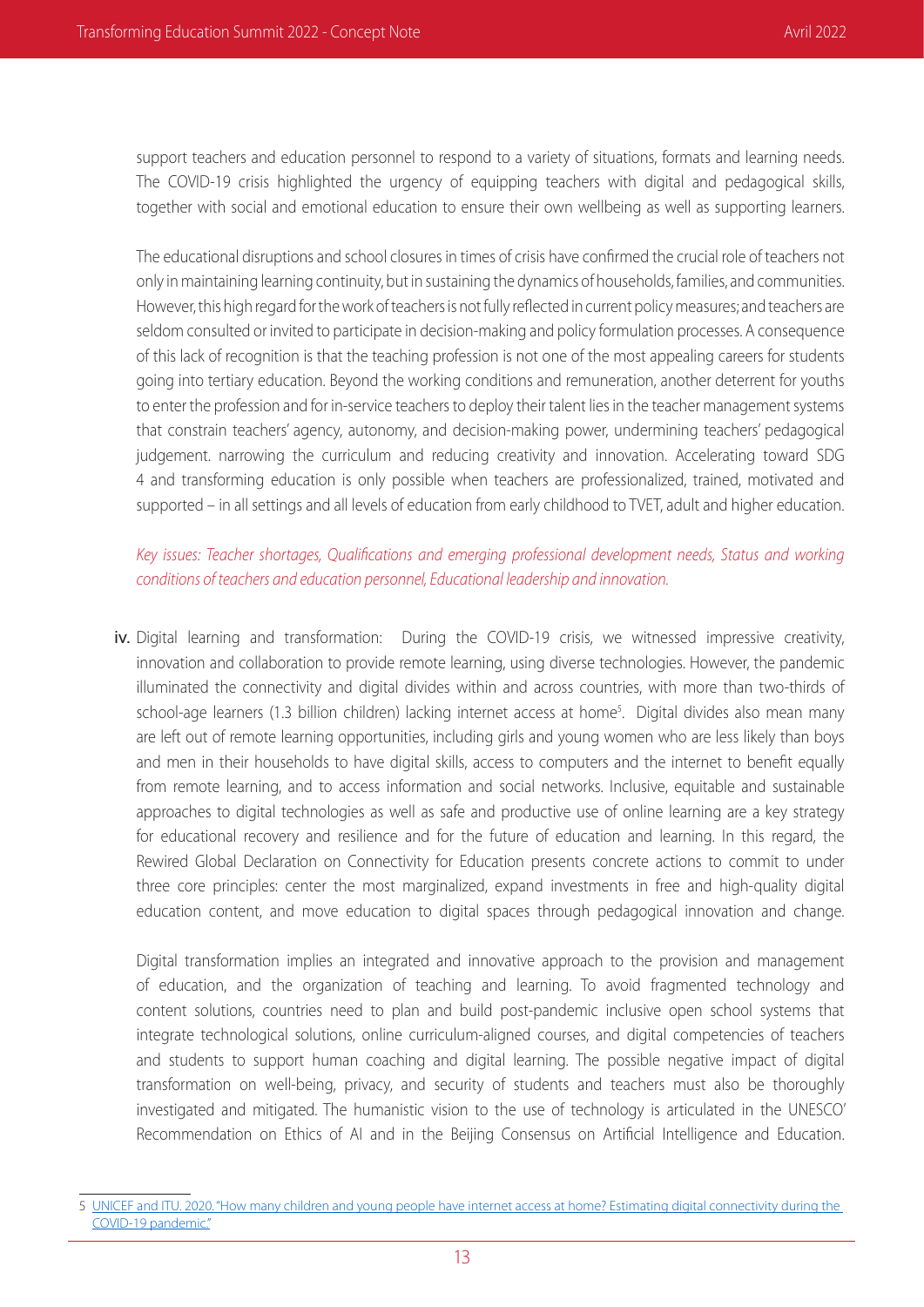*Key issues: Digital transformation of education systems; Connectivity/narrowing digital divide, inclusive and assistive technologies; Free, open and high-quality digital education content; and Digital citizenship, well-being, privacy and security.*

v. Financing of education: Education is an investment that requires sustainable funding and domestic resources remain the primary source of funding for education. The 2021 Global Education Meeting Paris Declaration urges all governments to develop strategies to increase resources for education and use these resources effectively and equitably. Reaching the SDG 4 targets will require significantly increased financial resources. Over the last decade, global education spending has grown steadily with low- and middle-income countries registering the fastest growth. But, in many countries, the spending growth has been accompanied by high population growth that will continue to put significant pressure on developing countries' education systems and government budgets over the next 30 years.

The COVID-19 pandemic has exacerbated the challenge of inadequate national educational budgets and flatlined ODA commitments, jeopardizing the achievement of the SDG 4 targets in many countries. Many countries also face additional costs of reopening schools, keeping them open safely, addressing the learning losses and narrowing the digital divide, in the face of shrinking economies and growing debt burdens. Not only should investments in education increase, but resources should also be spent in the most purposeful and effective way possible. The Summit seeks for better harmonization, alignment, and accountability of stakeholders for (1) ensuring adequate and sustainable financing matched to country needs, including domestic financing, international aid, innovative financing and fiscal space expansion; and (2) increasing equity and efficiency of public and international spending on education.

*Key issues: Ensuring adequate and sustainable financing matched to country needs, including domestic financing, international aid, innovative financing and fiscal space expansion; and Increasing equity and efficiency of public and international spending on education.*

#### **Support**

- 33. Each action track will be co-led by a champion member state(s) and a leading stakeholder, with substantive support provided by one or more UN or multilateral entity and the Special Adviser.
- 34. Each Action Track will be responsible for developing a discussion paper that synthesizes the research evidence, situation analysis, good practices and innovations, and recommendations on the key issues identified, for discussion with member states and education partners. They will also be responsible for ensuring the quality and consultative processes in developing the initial paper. The Special Adviser and the Summit Secretariat will coordinate and support the consultation processes, with a view to maximizing coherence across different action tracks.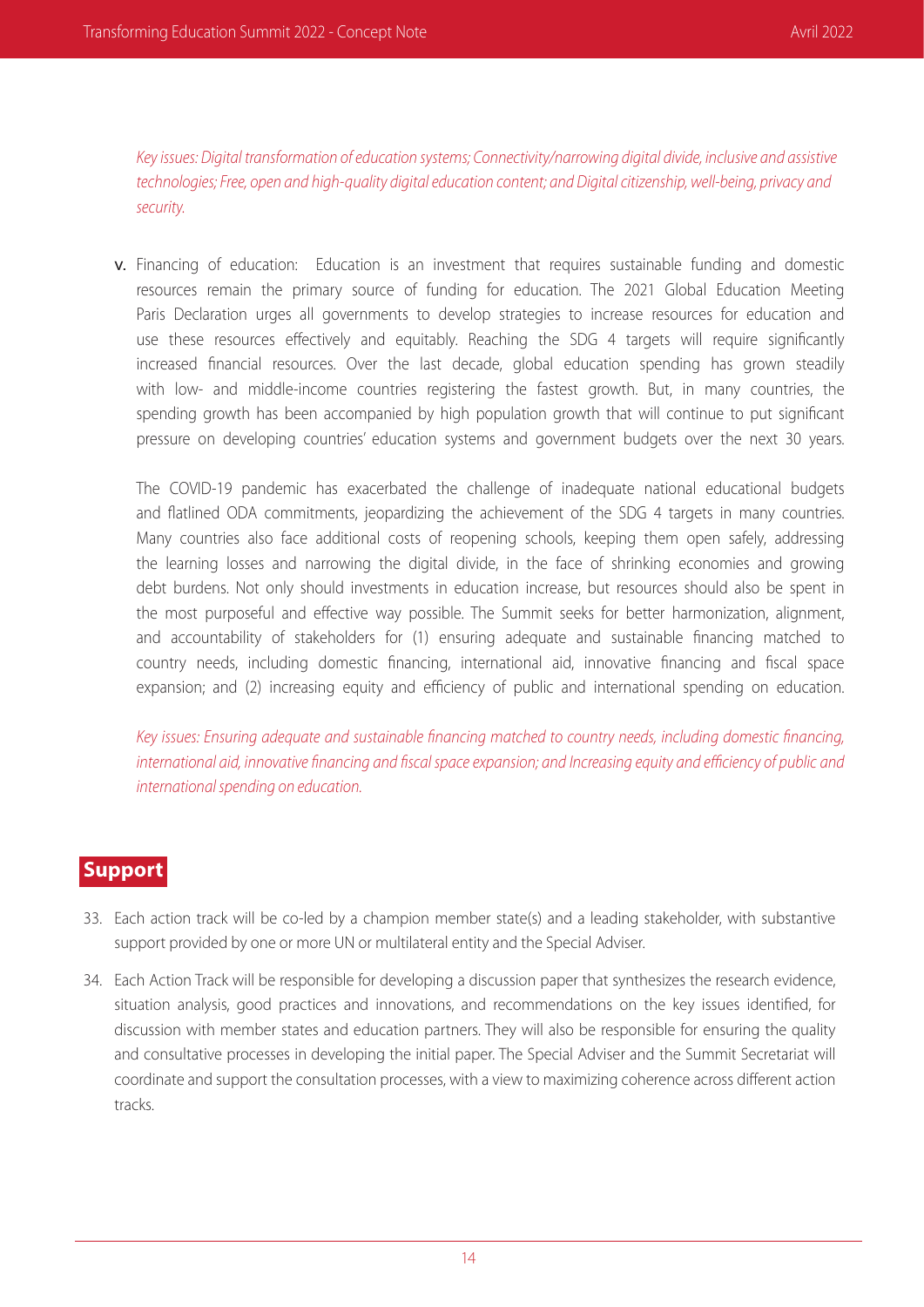#### **Outputs**

- 35. Each Action Track shall develop an initial discussion paper, a set of ideas for action and an online catalogue of evidence-based good practices and innovations. Building on existing coalitions and networks, the Summit Action Tracks should also contribute to successful partnerships and opportunities for multilateral, multisectoral mobilization. A short update from discussions thus far shall be distilled for discussion at the Pre-Summit. Following further consultations and mobilization, a final contribution will be provided to the Summit itself, and inform the Summit outcome document.
- 36. Follow-up implementation and monitoring will be carried out within the framework of the Global Education Cooperation Mechanism, spearheaded by the SDG4-Education 2030 High-Level Steering Committee.

### **Work Stream 3: Public engagement and mobilization**

### **Objective**

Given the speed and scale of change needed to achieve SDG4 and reimagine education, deep and sustained public support and engagement, which translates into political debate at all levels, will be essential. Building off a range of existing efforts, the objective of the public engagement and mobilization work stream is to democratize dialogue around education and to grow a global movement for education transformation.

#### **Approach**

- 37. The public engagement and mobilization workstream will be closely interconnected with the other work streams of the Summit – thematic action tracks and national consultations. It will take a two-fold approach:
- 38. Placing youth and children to the forefront: Transforming education starts with young people as agents of change. A dedicated youth engagement strategy is under development in consultation with key youth-led networks to ensure that young people are involved in the Summit at all levels and empowered to develop and drive initiatives around the Summit. The strategy will enable youth and student-led priorities to be proposed, supported and implemented leading up to the Summit. Guidelines for the national consultations will articulate how best to engage young people, particularly adolescent girls and young women, to contribute both to secure new commitments to achieve SDG 4 at the country level and to raise awareness among children, young people, communities and decision-makers around the importance of transforming education. Young people will also be centrally involved in Summit Action Tracks, as well as in the Pre-Summit and Summit itself.
- 39. Increasing public support for education: Building on existing global education movements and recent advocacy campaigns (e.g., the Save our Future campaign, the GPE replenishment "Raise your hand" campaign, the 100 Million campaign, Keeping girls in the picture, Education Plus Initiative, among others), and drawing on the themes identified through the Summit action tracks, targeted mobilization efforts at the global, national and local levels could help strengthen public awareness of, and demand for education and grow an unprecedented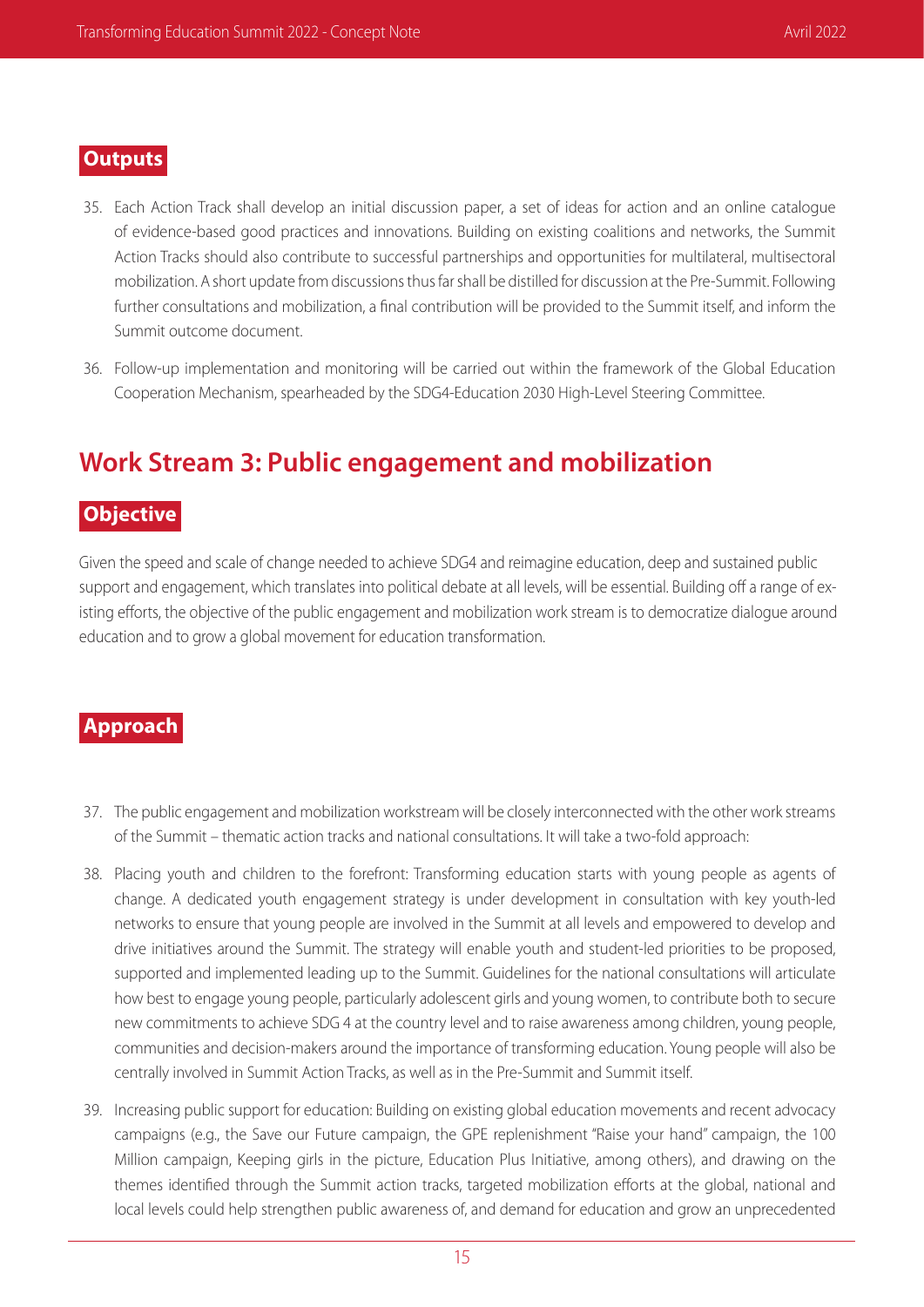global movement for transforming education. Harnessing the power of civil society groups, young people, teachers' networks, education advocates, academia, business and other education champions and influencers at the global, regional and country levels will be critical. This movement will be multi-sectorial in nature, and closely interconnected with other complementary sectors, in particular health, food, nutrition, child protection and social protection that are key to achieve SDG 4.

40. Public engagement and mobilization will be supported by broader public information and communication, through building a robust online and media presence. A dynamic and inclusive online platform will be designed to capture the Summit process, support knowledge exchange around all areas of work and track Summit outcomes.

#### **Support**

41. This workstream will be facilitated by a Public Mobilization Hub involving key UN and other partners' communications teams at the global and regional levels. It will serve to connect networks, align content and amplify dissemination, connecting the global, regional and country levels, and building in particular on the outcomes of the national consultations. Efforts will be made to identify and engage specific champions or influencers to manage media placements and/or help target specific markets that may be more difficult to reach (e.g., private sector and philanthropies). Youth engagement will ensure the participation of diverse networks of youth-focused organizations and will be facilitated by the SDG4Youth network, which aims to include young education activists in shaping global education policies.

#### **Outputs**

- 42. Outputs from Public engagement and mobilization will include a dedicated online platform to capture the Summit process and outcomes and ensure that a broad range of stakeholders remain engaged throughout the process. A more detailed stakeholders' engagement plan will also be developed to clarify which groups will be informed, consulted or involved during the preparation phase and Summit itself, and ensure a truly inclusive mobilization process and sense of ownership.
- 43. Public engagement and mobilization efforts leading up to the Summit will be part of the broader communications and engagement strategy of the Global Education Cooperation Mechanism (GCM) for the SDG4, to ensure that the global movement for education created in the lead up to the Summit is sustained and continue advancing efforts to transform education beyond the Summit.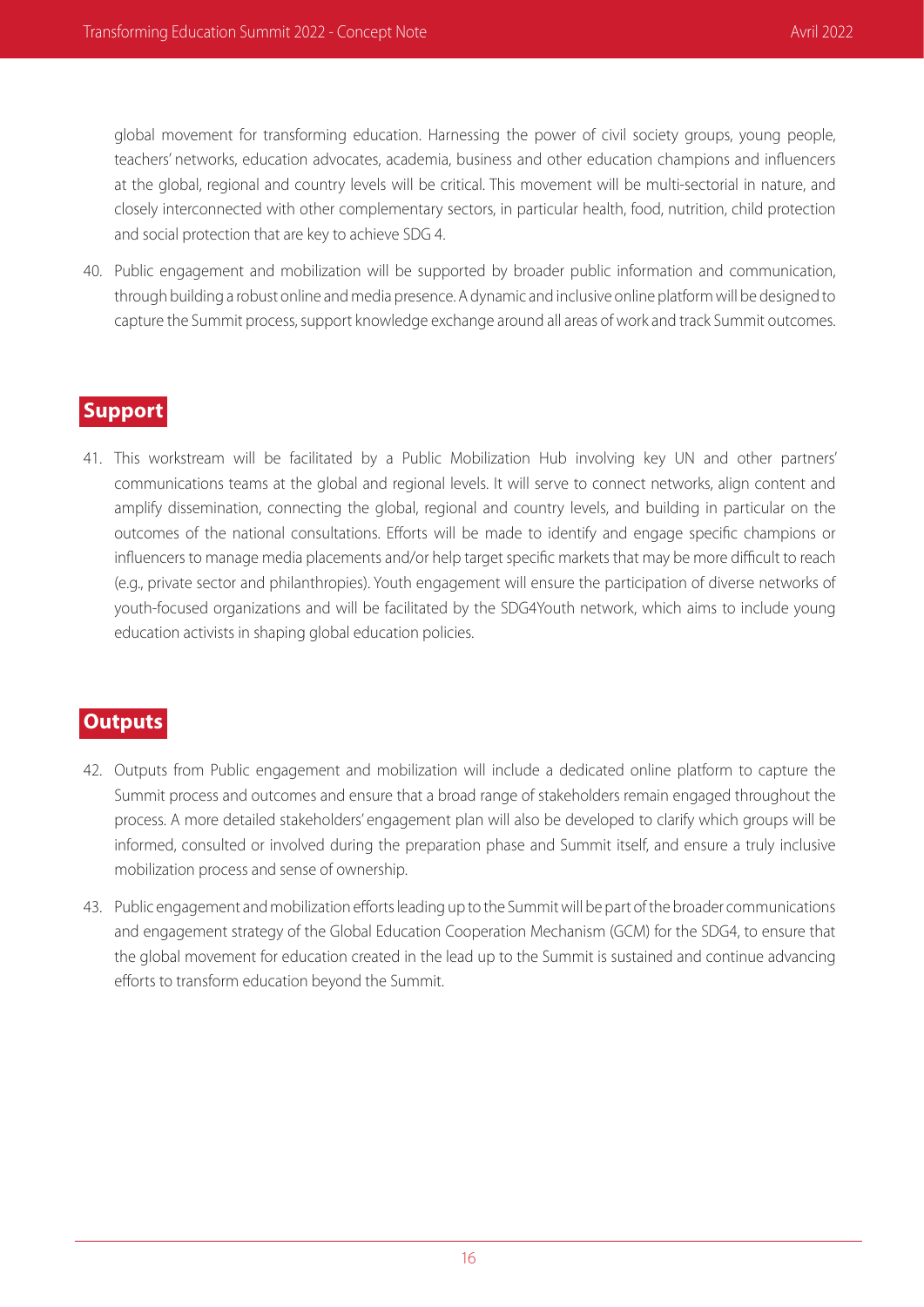# Annex 2: Transforming Education Summit Overview

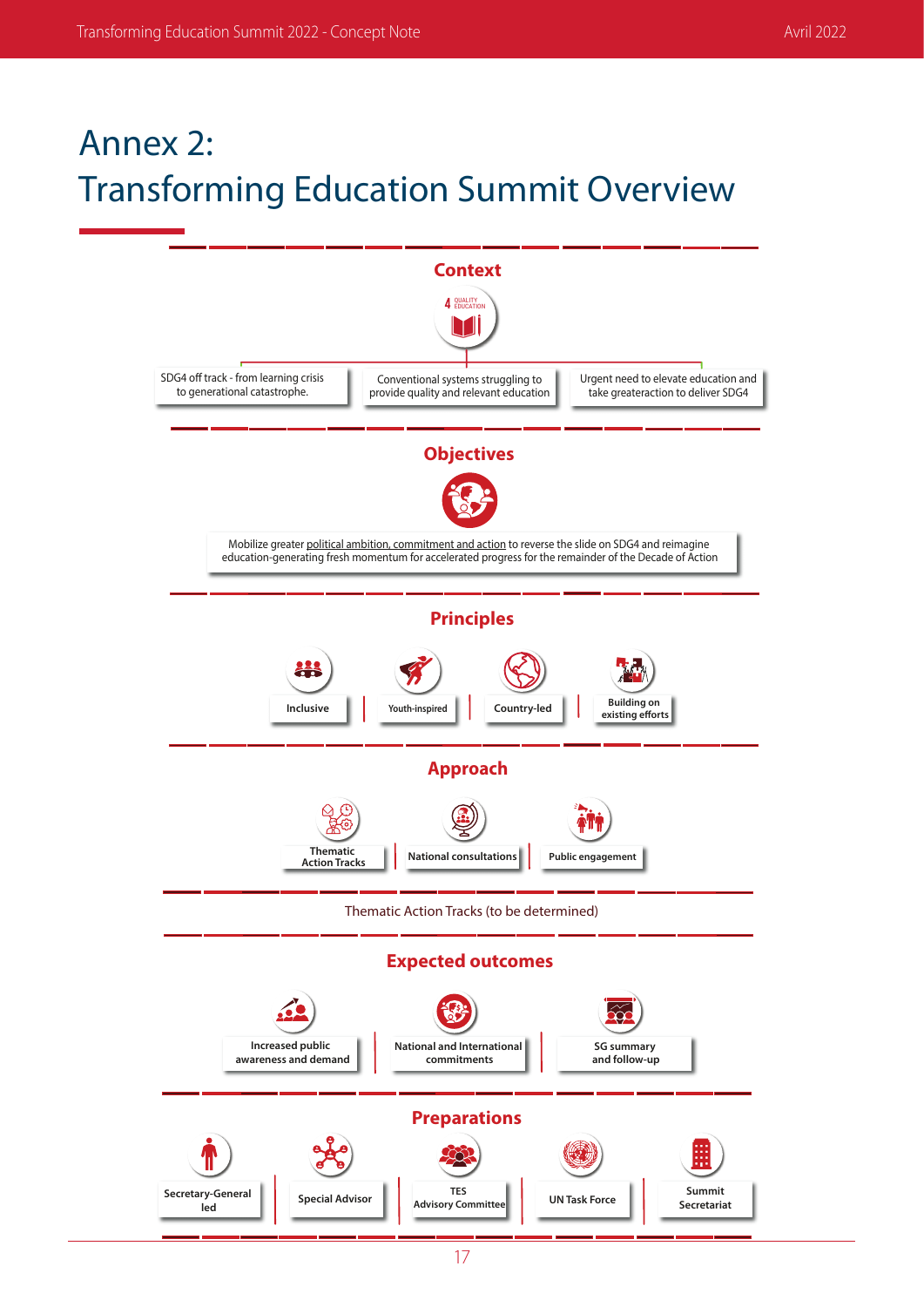# Transforming Education Summit Roadmap

### March-September 2022

Briefing Session with Members States, Donors, Stakeholders

Feb. 23-24 1st HLSC Sherpa Meeting

Mar. 17 1st Advisory Committee Meeting

### **FEB/MAR**

Apr. 29 2nd Advisory Committee Meeting

May 16-17 2nd HLSC Sherpa Meeting

### **APR/MAY**

May 23-24 Regional Ministerial Conference on SDG4 (Argentina)

#### Jun. 5-7 Regional Ministerial

Conference on SDG4 (Bangkok)

Jun. 27 **HLSC Leaders Meeting** (Paris)

### **JUN/JUL**

End of Jun Pre-Summit (Paris)

3rd Advisory Committee Meeting

Jul. 5-15 ECOSOC HLPF for Sustainable Development

### **AUG/SEP**

Early Sep. 4th Advisory Committee Meeting

Sep. Week of 19 Transforming **Education Summit** (New York)



Actions Tracks National Consultations Public Engagement & Mobilization

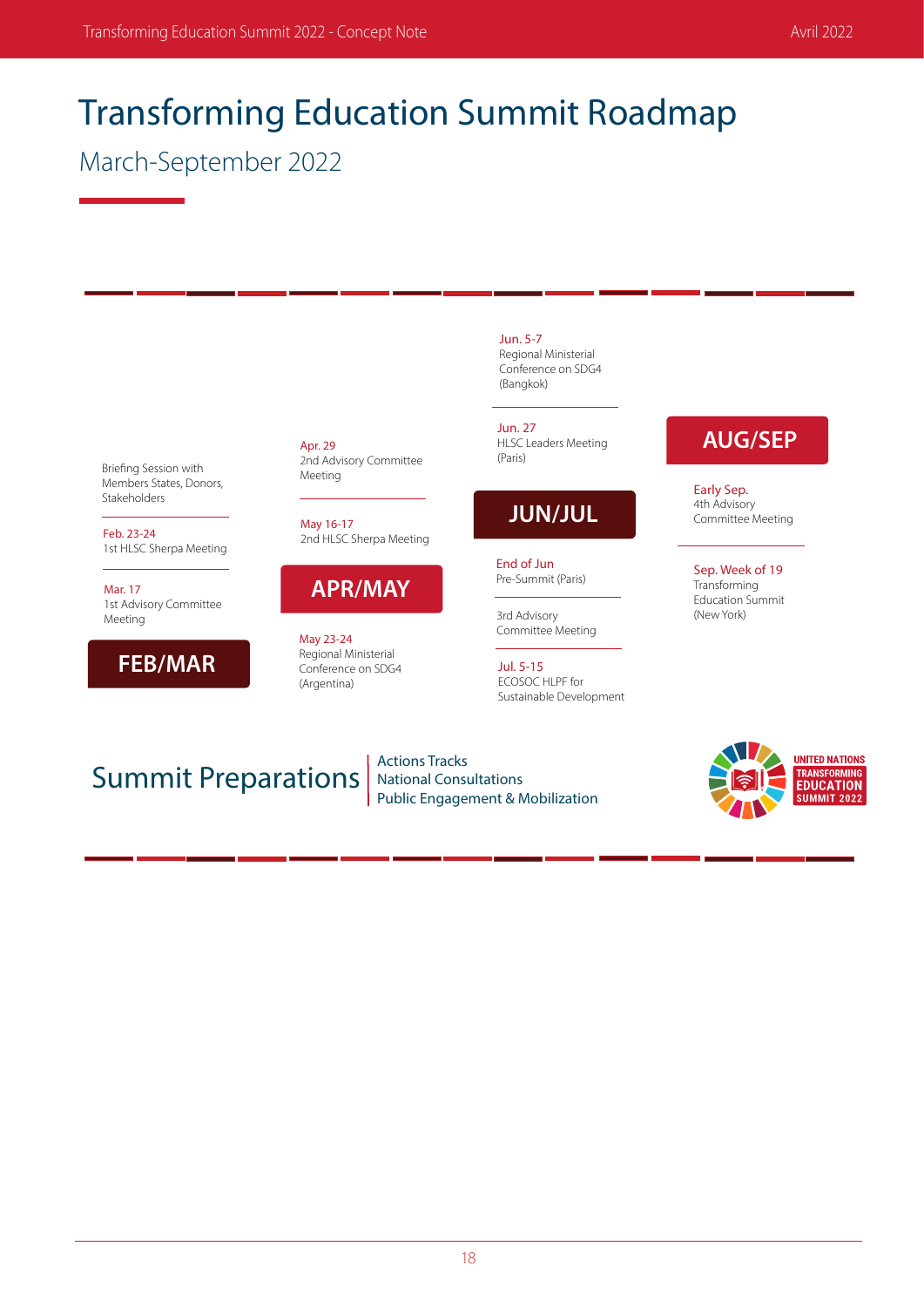